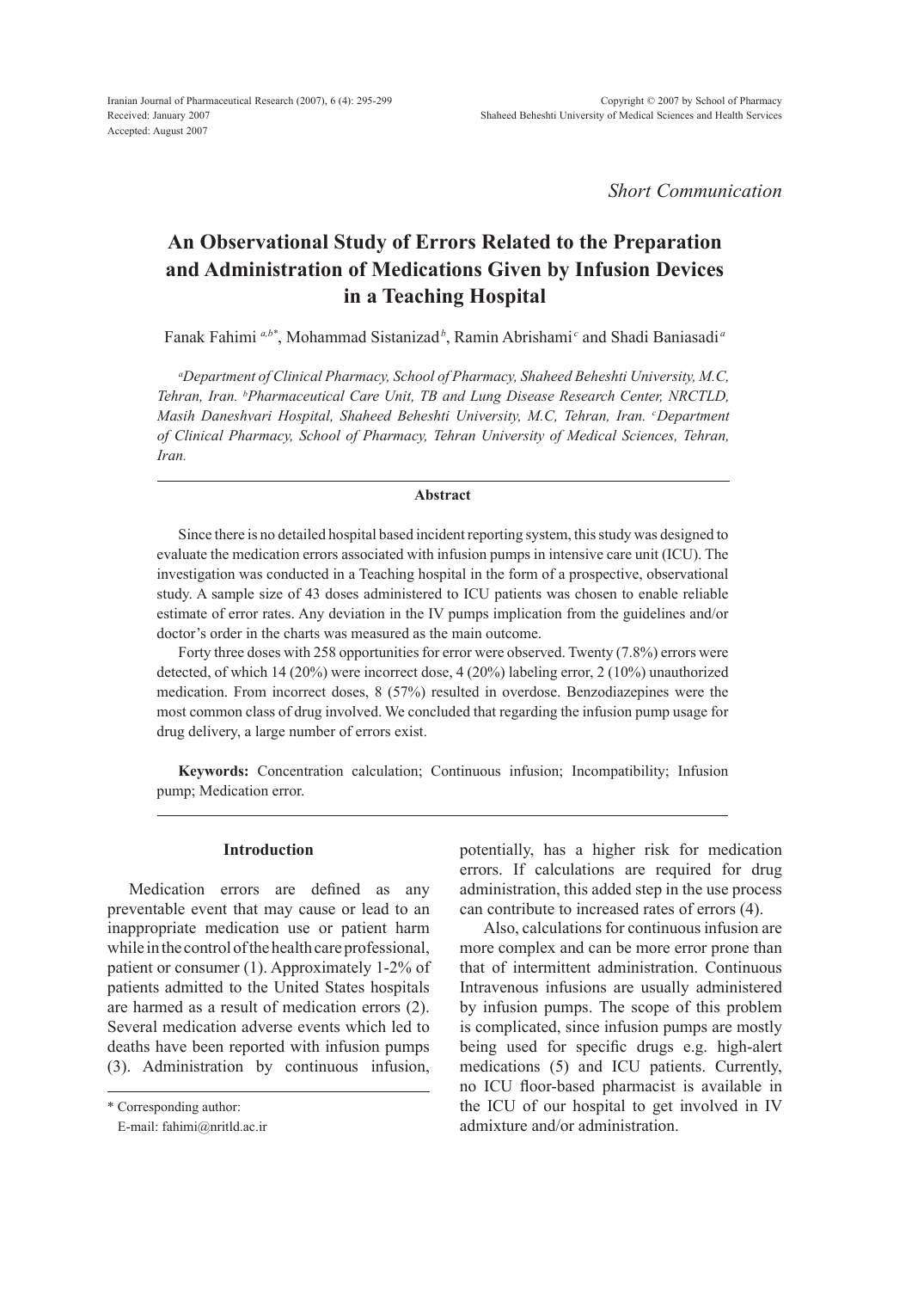Errors are more common in intensive care units probably because of poly-pharmacy, a more stressful environment and unconsciousness of the patients who may not be able to verbalize symptoms. Medication adverse events involving critically ill patients can be potentially lifethreatening (6, 7).

Failure to accomplish what was ordered and planned is a type of error that has been less identified and discussed compared to other types of medication errors. The topic is of high priority for clinicians. There is value to better understanding the issues surrounding intravenous infusion. Thus, the present study was performed to evaluate types, frequency, and severity of medication errors associated with infusion pumps in our ICU.

# **Experimental**

This investigation was conducted in the National Research Institute of Tuberculosis and Lung Disease between May to June 2006. The hospital is one of the largest teaching hospitals in Tehran with 446 inpatient beds. Only ICU was included in the study because of low infusion pump usage in the other wards. It is a multidisciplinary 12 bed ICU with a nurse:patient ratio of 1:2. There is no floor-based pharmacist currently available in ICU.

The study was approved by the ethical committee of the hospital. All IV medications were prepared and administered on the wards by nursing staff. We did not need informed consent from nursing personnel to perform this type of study. To decrease observer induced bias, the nursing staff were not aware of the purpose of this study. They were told that this is part of a clinical pharmacy training program, if they asked the observer about what he/she was recording.

A cross-sectional, prospective approach was used to identify any error related to medication administration via infusion pumps that could be assessed during the observation period. The process was verified by a clinical pharmacy resident. The observer intervened for errors likely to cause imminent harm, during the observation process.

A sample size of 43 doses was chosen. The pumps which employed for medication delivery were "Atom syringe 1235N (made in Japan) for adult and neonates". Manual of the infusion pump, package insert of the medications, and nursing hospital guidelines for preparation were reviewed. A check list of potential errors was created for the observer to record details of each IV drug preparation and administration via infusion pump. The potential errors were listed as documentation of the order rate, patient identification, date, and time that the infusion was started or changed on the label of the infusing medication, unauthorized medication or change of order which was not found in the charts, the non-consistency of the concentration and rate with physician's order, the compatibility of the concomitant drugs, observation of any leakage from any part of infusion set, and detachment of patient from the pump.

Error was defined as any deviation in implication of the IV pump from the manual instructions and/or doctor's order in the charts.

NCC MERP Index for categorizing medication errors was used to determine the severity of errors (8). In categories B to D error but no harm occurred, and in categories E to H harm has been caused.

A new calculation for pump was made whenever the order changed. The accuracy of physician's order was not evaluated in this investigation.

# **Results**

We observed forty three doses which were administered via infusion pumps, with 258 opportunities for error (43 multiplied by 6 potential errors, which is mentioned below). Twenty (7.8%) errors were detected, including14 (70%) incorrect dose, 4 (20%) labeling error, and 2 (10%) unauthorized medication. All the patients were attached to the pumps at the time of observation. Also, no leakage from infusion set monitoring was detected. We could not find any incompatibility in the solution (Table 1).

From incorrect doses, 8 (57%) could result in overdose if not corrected by the observer. Midazolam, which is a benzodiazepine, was the most common drug involved in the likely overdose (38%). This was prevented from reaching the patient, due to intervention the observer's.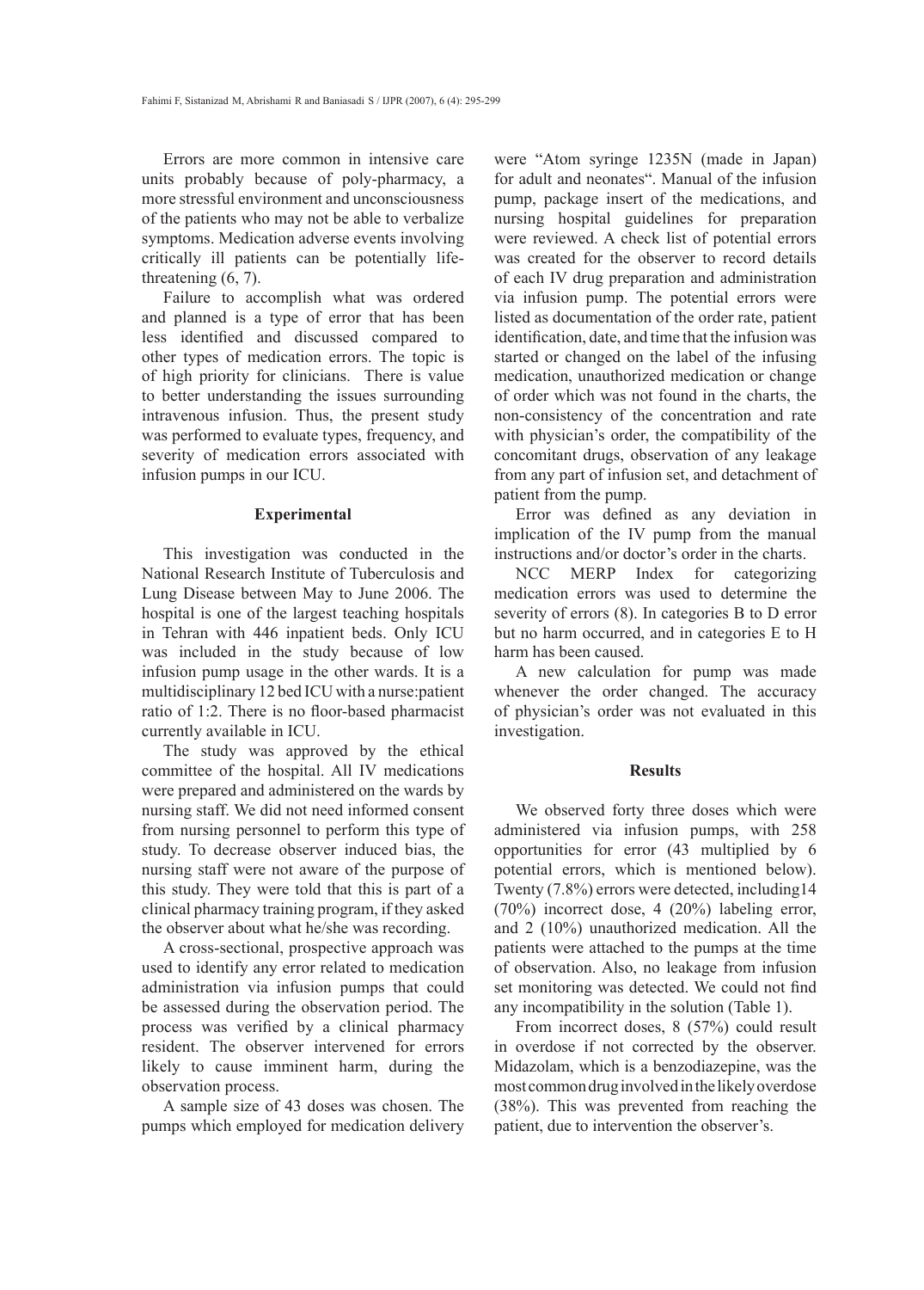#### **Table 1.** Types of errors, total number and severity rating.

| Error type                                                    | Errors $(n)$ | Total errors $(\% )$ | Total opportunities<br>for error $(\% )$ | <b>NCC MERP</b><br>category No. |
|---------------------------------------------------------------|--------------|----------------------|------------------------------------------|---------------------------------|
| Labeling error                                                | 4            | 20                   | 1.6                                      | В                               |
| Unauthorized medication                                       |              | 10                   | 0.8                                      | B                               |
| Inconsistency of the concentration and<br>rate with the order | 14           | 70                   | 5.4                                      | $B^*$                           |
| Total                                                         | 20           | 100                  | 7.8                                      |                                 |

\* This might be categorized as "F" if no intervention had been made.

Table 2 indicates drugs involved in concentration and/or rate of infusion error**.**

#### **Discussion**

The result of this study shows that since medication errors with infusion pumps seem to occur mostly because of a lack of knowledge or precision in preparation and administration procedures, they could be easily corrected by educating the nursing staff.

Detachment of patient from pump was selected as a potential error, based on a previous experience in other wards where patients were mobile enough to detach themselves from the pumps. This was not seen during the observation period, due to the selected setting (ICU) of this study.

We found a number of error prone drugs, including those which are less routine such as sufentanil and those which are prepared for emergency reasons such as dopamine. Midazolam was the most frequent drug associated with errors, probably due to more frequent use of this drug. Calabrese et al observed the most frequent medication administration error in an adult ICU with vasoactive substances (9). Labeling error was seen in 20% of errors, despite the fact that all the diluents used were chosen correctly according to the hospital guidelines. Incorrect labeling and wrong diluents were reported to be up to 99% and 49%, respectively, of the doses administered in German hospitals (9).

Seventy percent of the errors were due to incorrect dose. Pre-calculated drug concentration charts, according to different routine rates, are useful tools and could be applied in wards like ICUs where nurses are overloaded with several problems and in wards that there are not enough trained pharmacists to calculate and mix the IV preparation with the appropriate solutions. Palm and pocket PC software and computer-based database driven calculator (10) are now available to provide a spreadsheet with suitable rate, for dose calculations, in order to avoid errors. It has been shown that defining and classifying medical errors could help the reporting system of an institution to guarantee patient safety (11). Hence, we described different categorization in an effort to find better perception of the errors caused.

Since our health system is devoid of a well organized reporting system, errors are not detected and consequently not prevented. Le Grognec and the colleagues have discussed similar issues in their system  $(12)$ .

It was also shown that the most common reported reason for errors are performance deficit, which could be overcome by education (13). Performance level failures have been demonstrated as slips and lapses rather than knowledge- associated mistakes (14). Individual flaws were addressed as the main flaws in the medication delivery systems (15). Contributing factors to errors are lack

**Table 2.** Drugs involved in concentration and/or rate of infusion error.

| Drug       | Errors $(n)$ | Total errors $(\% )$ |
|------------|--------------|----------------------|
| <b>TNG</b> | 6            | 30                   |
| Midazolam  | 6            | 30                   |
| Dopamine   | 5            | 25                   |
| Insulin    |              | 5                    |
| Sufentanil |              | 5                    |
| Propofol   |              | 5                    |
|            |              |                      |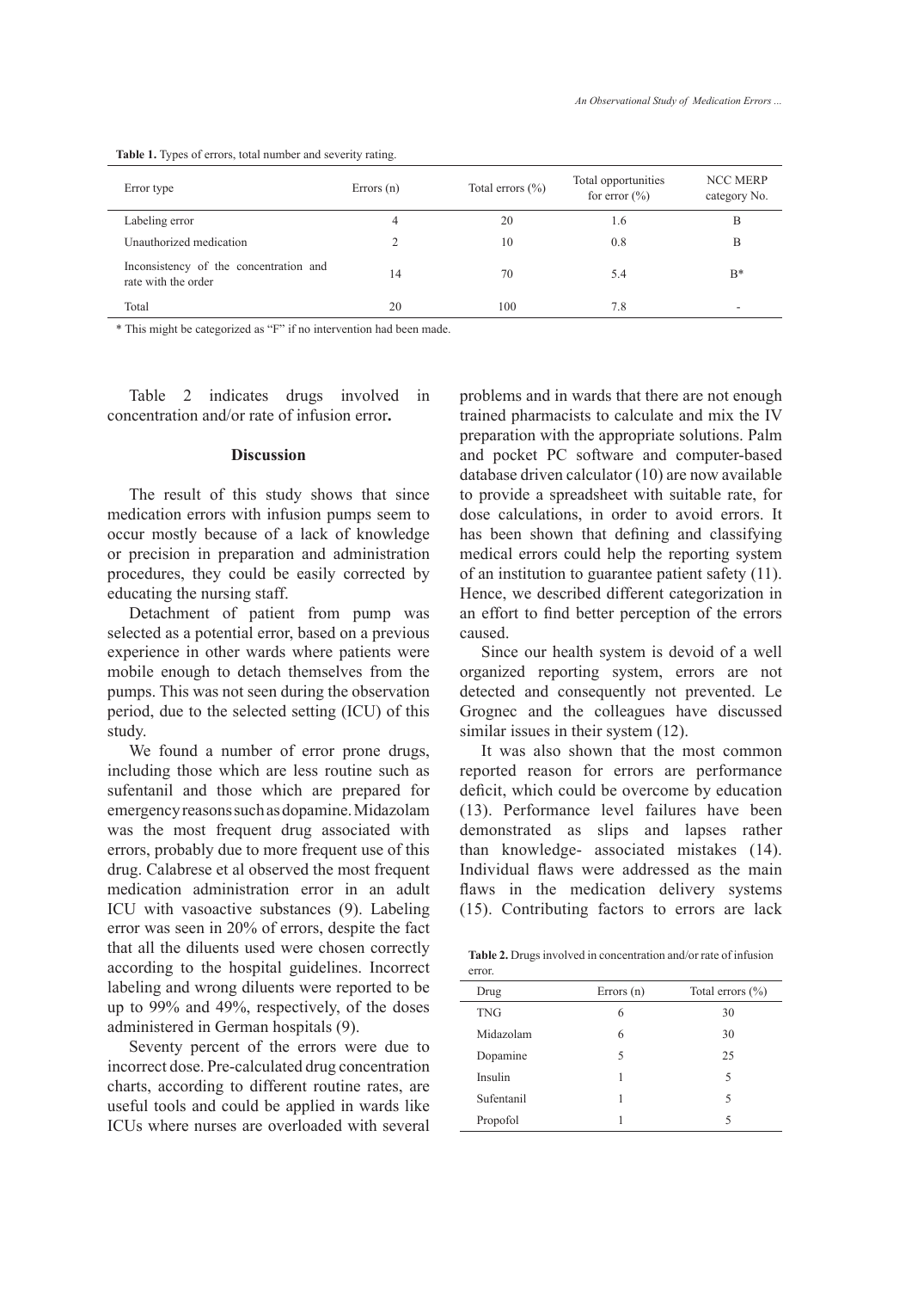of concentration, and distractions (nurses are vulnerable to several interruptions which may affect working focus). The goal of monitoring was to provide guidelines for nurses to decrease ICU medication errors regarding infusion pump drug deliveries. Protocols are more helpful for newly graduated nurses to promote their patient care services (16). This may contribute to a decreased prolongation of patient's stay, cost, resource consumption, adverse drug reaction, overdose, subtherapeutic dose, as well as an increased patient safety and efficiency of health care services in our ICU.

Alternative dosage calculation techniques should be applied to reduce the risk of errors (17). Improved training of nurses in calculating dosage is necessary to avoid risk associated with drug preparations.

In conclusion, medication errors have recently drawn significant attention, since they could cause considerable morbidity, mortality and unnecessary costs. The concept that clinical pharmacists can have a positive impact on patients' pharmaceutical care is becoming widely accepted (18).

Although no significant clinical outcomes have been encountered in the present investigation, possibly because the observer has intervened where needed, re-engineering of this high risk activity is suggested. Implementing a system with more active involvement of hospital pharmacists and/or clinical pharmacists in such activities can lessen the medication error related problems and thus enhance patient safety to a substantial degree. Data on frequency and type of medication errors is one of the several measures of patient safety which should be further completed with data on outcome measures.

The major limitation of this study was the small sample size. Although we claimed that nurses were unaware of this study's purpose, they might have guessed and, this could influence the rate of error if we had extended the study. Of course, our findings should further be verified by larger sample size and inclusion of wards with less pressured environment.

# **Acknowledgment**

We would like to thank the ICU staff for their

assistance during data collection**.**

# **References**

- (1) Ross LM, Wallace J and Paton JY. Medication errors in a pediatric teaching hospital in the UK: five years operational experience. *Arch. Dis. Child* (2000) 83: 492-7
- (2) Dean B, Schachter M, Vincent C and Barber N. Prescribing errors in hospital inpatients: their incidence and clinical significance. *Qual. Saf. Health Care* (2002)  $11 \cdot 340 - 4$
- (3) Brown SL, Morrison AE, Parmentier CM, Woo EK and Vishnuvajjala RL. Infusion pump adverse events: experience from medical device reports. *J. Intraven. Nurs*. (1997) 20: 41-9
- (4) Rolfe S and Harper NJ. Ability of hospital doctors to calculate drug doses. *BMJ* (1995) 310: 1173-4
- Institute for Safe Medication Practices. *ISMP's List of*  (5) *High-alert Medications.* December 27, 2004 [cited; Available from: www.ISMP.org
- Cullen DJ, Sweitzer BJ, Bates DW, Burdick E, (6) Edmondson A and Leape LL. Preventable adverse drug events in hospitalized patients: a comparative study of intensive care and general care units. *Crit. Care Med*. (1997) 25: 1289-97
- (7) Dean B and Barber N. Validity and reliability of observational methods for studying medication administration errors. *Am. J. Health Syst. Pharm*. (2001) 58: 54-9
- Hartwig SC, Denger SD and Schneider PJ. Severity-(8) indexed, incident report-based medication errorreporting program. *Am. J. Hosp. Pharm*. (1991) 48: 2611-6
- Cousins DH, Sabatier B, Begue D, Schmitt C and (9) Hoppe-Tichy T. Medication errors in intravenous drug preparation and administration: a multicentre audit in the UK, Germany and France. *Qual. Saf. Health Care* (2005) 14: 190-5
- Larsen G, Parker H, Cash J, O'Connel M and Grant (10) M. Standard drug concentration and smart-pump technology reduce continuous medication infusion errors in pediatric patients. *Pediatrics* (2005) 116: e21-e25
- $(11)$  Tamuz E and Franchois K. Defining and classifying medical errors: implications for infusion pump technology. *Qual. Saf. Health Care* (2004) 80: 14-86
- (12) Le Grognec C, Lazzarotti A, Marie-Joseph DA and Lorcerie B. Medication errors resulting from drug preparation and administration. *Therapie* (2005) 60: 391-9
- Santell JP and Cousins DD. Medication errors (13) involving wrong administration technique. *Jt. Comm. J. Qual. Patient Saf*. (2005) 31: 528-32
- (14) Rothschild JM, Landrigan CP, Cronin JW, Kaushal R, Lockley SW, Burdick E, Stone PH, Lilly CM, Katz JT, Czeisler CA and Bates DW. The Critical Care Safety Study: The incidence and nature of adverse events and serious medical errors in intensive care. *Crit. Care*